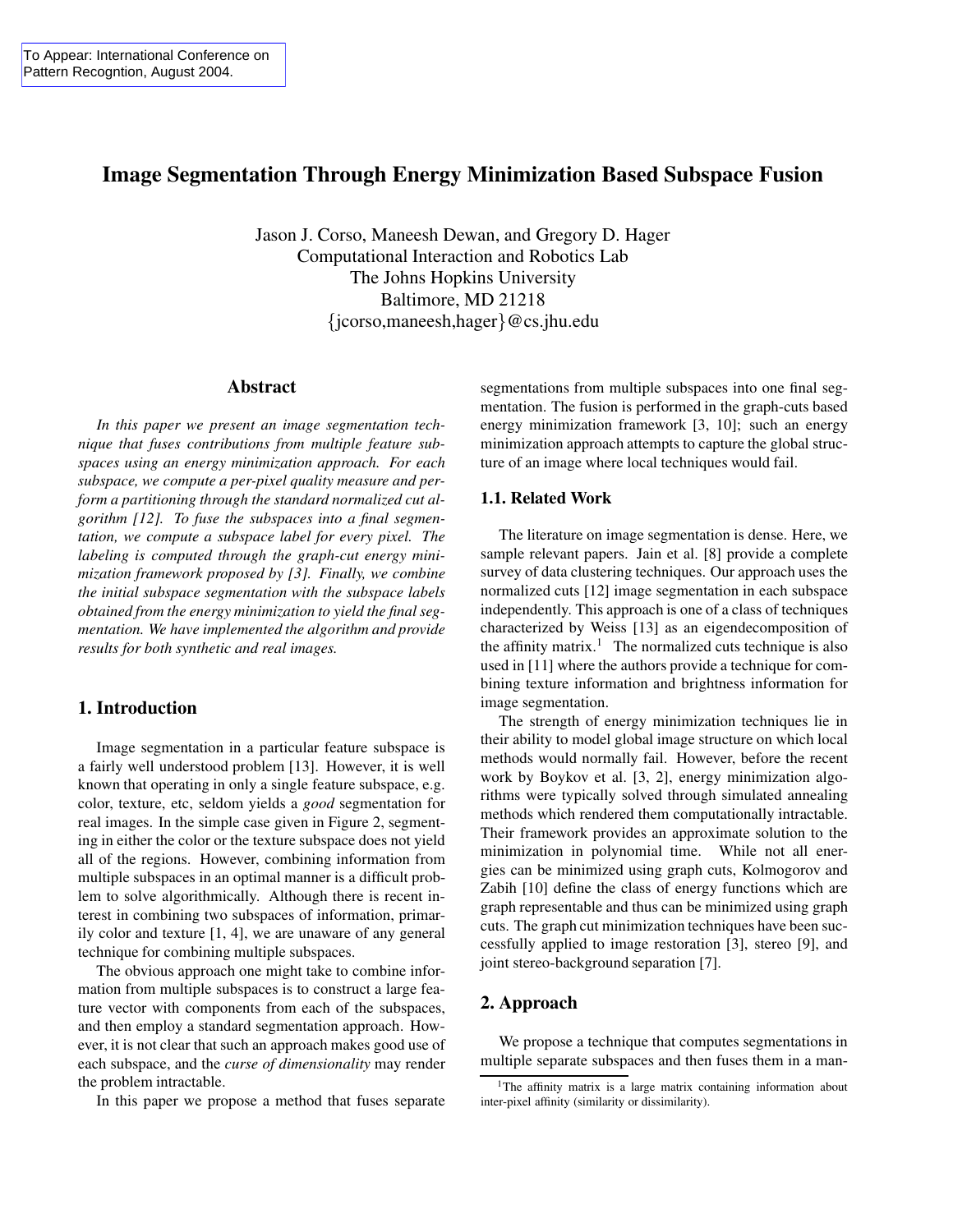ner that attempts to capture the global image structure. The thrust of our work is to select an appropriate subspace for regions in the image based on the underlying image structure in that region. We propose a general energy minimization algorithm that computes this selection, or *labeling*.

We first concentrate on our approach for combining the results of segmentation algorithms. To this end, let  $S$  be the set of labels for the considered subspaces and  $\mathcal I$  be the set of image pixel locations. For every subspace  $s \in \mathcal{S}$  we define two functions: the quality function<sup>2</sup>  $Q_s : \mathcal{I} \to [0,1]$ and the segmentation  $C_s : \mathcal{I} \to \mathbb{Z}_s$  with the restriction that  $\mathbb{Z}_{s_1} \cap \mathbb{Z}_{s_2} = \emptyset$ . Intuitively, the quality function should measure the expectation that a pixel neighborhood will yield a promising segmentation.  $Q$  is the set of quality functions  $\{Q_s, s \in S\}$  over all subspaces and C is similarly the set of segmentations  $\{C_s, s \in \mathcal{S}\}$  over all subspaces. One can employ a variety of techniques to compute  $Q$  and  $C$ ; in Section 3 we provide the complete algorithm and examples of techniques to compute  $Q$  and  $C$  in Section 4.1.

### **2.1. Labeling via Energy Minimization**

As discussed in [10], there is a certain class of energy functionals that can be minimized using graph cuts. The energy function we choose belongs to that class of functionals. The input to the energy minimization algorithm is the set of quality measures  $Q$  and segmentations  $C$ . The output is to associate a labeling  $L : \mathcal{I} \to \mathcal{S}$  for each pixel  $i \in \mathcal{I}$ that is the *best* subspace from the set of subspaces  $S$ . We assume that the clustering obtained in each subspace is the optimal one for that subspace. Thus, wherever the quality measure is good for a particular subspace, the clustering for that subspace will also be good. Based on [3], the energy functional that we minimize is

$$
E(\mathcal{L}) = \sum_{i \in I} Q_{L(i)}(i) + \sum_{i,j \in N} V_{i,j}(L(i), L(j)) \tag{1}
$$

where N is the neighborhood over a set of pixels,  $V_{i,j}$  is the discontinuity preserving smoothness or the interaction term between neighboring pixels i and  $i$ . It is defined based on the clustering in each of the subspaces. We simplify the notation  $L(i)$  to be  $L_i$  here.

$$
V_{i,j}(L_i, L_j) =
$$
  
\n
$$
k_2 + (k_1 - k_2) \cdot \delta(C_{L_i}(i), C_{L_i}(j)) \cdot \delta(C_{L_j}(i), C_{L_j}(j))
$$
  
\n(2)

where  $C_{L_i}$  denotes the clustering in the subspace with label L at pixel i,  $k_2 > k_1$  and  $\delta$  is the Kronecker delta function.

Intuitively, the interaction term (2) attempts to preserve the boundary at  $L_i$  and  $L_j$  if either subspace segmentation  $C_{L_i}$  or  $C_{L_j}$  indicates a boundary. Additionally, it enforces smoothness in the labeling by linking adjacent pixels. We include a detailed discussion of the interaction term in [5].

The energy function we use satisfies the constraint defined in [10]. Due to space limitations, the proof is included in [5]. In order to minimize this energy functional, we create a set of graphs as outlined in [3] without the a-nodes and perform  $\alpha$ -expansion<sup>3</sup> at every step to compute the labeling that minimizes the energy.

#### **2.2. Fusion of Subspaces**

The final step of our algorithm performs the fusion of the subspace segmentations  $C$  based on the labeling  $L$ . Each pixel  $i \in \mathcal{I}$  in the final segmentation is assigned to the region based on its labeling  $L(i)$  and the subspace segmentation  $C_{L(i)}$ :

$$
C_f(i) = C_{L(i)}(i), \ \forall i \in \mathcal{I}
$$
 (3)

Note that a boundary in  $L$  creates a boundary in the final segmentation. Likewise, note that boundaries in the highest quality regions (over which  $L$  is constant) are preserved. To reduce noise, we first median filter L.

### **3. The Complete Algorithm**

The complete segmentation algorithm is presented in Figure 1. We initially compute a standard single-subspace segmentation using the normalized cuts algorithm [12] and a pixel-coefficient for each subspace that measures the subspace quality. These two quantities drive the energy minimization which assigns a per-pixel subspace label that is then used in a fusion procedure.

|    | <b>SEGMENT</b> ( Input Image $\mathcal{I}$ ) |
|----|----------------------------------------------|
|    | for each (subspace $s \in \mathcal{S}$ )     |
| 2  | foreach (pixel $i \in \mathcal{I}$ )         |
| 3  | Compute quality $Q_s(i)$                     |
| 4  | Compute clustering $C_s(\mathcal{I})$        |
| 5. | Compute labeling $L(\mathcal{I})$            |
| 6  | foreach (pixel $i \in \mathcal{I}$ )         |
|    | $C_f(i) = C_{L(i)}(i)$                       |
| 8  | return $C_f$ as final segmentation           |
|    |                                              |

**Figure 1. Proposed segmentation algorithm.**

We employ the standard normalized cuts algorithm [12] to compute subspace segmentation ( $C_k$ ,  $k \in S$ ) and choose

 $20$  being the best quality and 1 the worst quality.

<sup>&</sup>lt;sup>3</sup>Hence the use of small values for high quality and large values for low quality (Section 4.1 for more information).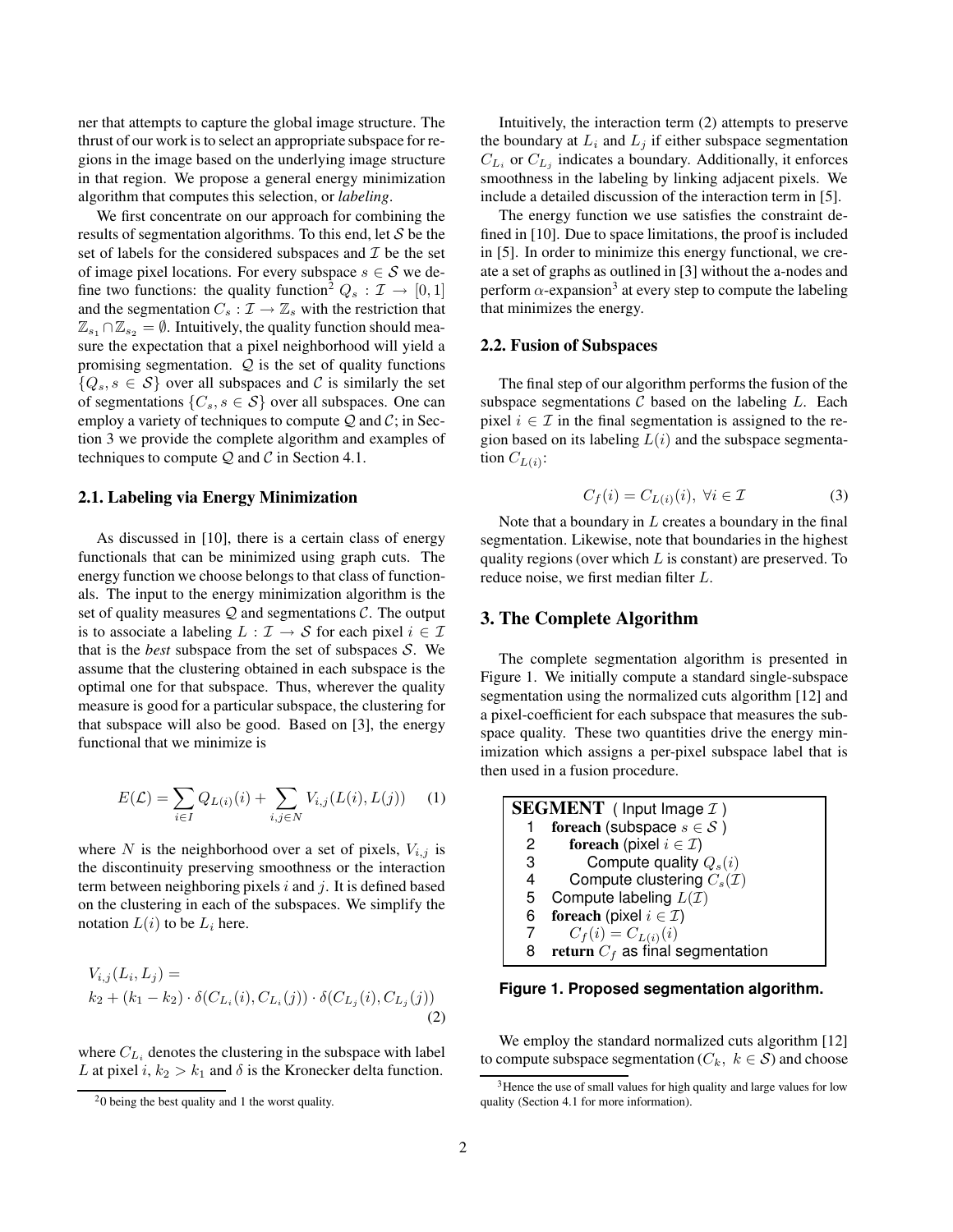to use the dominant 6 eigenvectors of the affinity matrix instead of performing explicit recursion. We follow the same formula to compute the affinity matrix  $A$  as [12]; namely, we populate the entries of A as the product of the feature subspace similarity term and the clamped spatial proximity term. Specifically, for pixels  $i$  and  $j$  let  $X_{ij} = \| \mathbf{X}(i) - \mathbf{X}(j) \|_2$  where  $X(i)$  is the spatial location of pixel i,

$$
A_{ij} = e^{\frac{-\|\mathbf{F}(i) - \mathbf{F}(j)\|_2}{\sigma_F}} * \begin{cases} e^{\frac{-X_{ij}}{\sigma_X}} & \text{if } X_{ij} < r \\ 0 & \text{otherwise} \end{cases}
$$
 (4)

where  $F(i)$  is the feature vector based on feature subspace (see Section 4.1 for examples of  $\bf{F}$ ) and r is the neighborhood truncation threshold. We follow [12] in our choices of parameters,  $r, \sigma_F, \sigma_X$ : 5, 0.01, 4.0 respectively.

### **4. Experiments**

In this paper, we consider techniques and results for the color and texture feature subspaces only; however, there is no inherent limitation in our approach limiting it to these two subspaces. We present results for both synthetic and real data.

#### **4.1. Subspace Definitions**

In both the color and texture subspaces, we use an intuitive approach to measuring quality  $(Q_c \text{ and } Q_t)$ : the variance of the image  $I$ . For the color subspace, regions with low color variance are expected to yield good segmentation. We take a conservative measurement and use the color-channel with the worst variance. Let  $i \in \mathcal{I}$ be a pixel in the image,  $\mathcal{N}_i$  be a neighborhood of pixels about i,  $\mu^p(i) = \frac{1}{|N|} \sum_{x \in N} \mathcal{I}^p(x)$  where  $p \in \mathbf{r}, \mathbf{g}, \mathbf{b}, \mathbf{i}$ is a plane of the color image or grayscale, and  $\sigma^p(i)$  =  $\frac{1}{|\mathcal{N}|}\sum_{x\in\mathcal{N}}\left(\mathcal{I}^p(\mathbf{x})-\mu^p(i)\right)^2.$ 

$$
\sigma_c(i) = \max[\sigma^{\mathbf{r}}(i), \ \sigma^{\mathbf{g}}(i), \ \sigma^{\mathbf{b}}(i)] \tag{5}
$$

$$
\sigma_t(i) = \sigma^{\dot{1}}(i) \tag{6}
$$

By convention (Section 2.1), we define quality  $0$  as best quality and 1 as worst quality. Let  $\eta$  be a threshold on the max color variance allowed (we use 0.2 in our experiments).

$$
Q_c(i) = \begin{cases} 1 & \text{if } \sigma_c(i) > \eta \\ \frac{\sigma_c(i)}{\eta} & \text{otherwise} \end{cases}
$$
 (7)

$$
Q_t(i) = 1 - \sigma_t(i) \tag{8}
$$

For the color and texture subspaces, we define  $F(i)$  as follows:

- **Color**  $F(i) = [v, v \cdot s \cdot \sin h, v \cdot s \cdot \cos h](i)$ , where  $h, s, v$  are the HSV values.
- **Texture**  $\mathbf{F}(i) = [X * g_1, \cdots, X * g_n]](i)$ , where the  $q_k$  are the Gabor convolution kernels [6] at various scales and orientations. In our implementation we use 4 scales and 6 orientations.

# **4.2. Results**

Figure 2 shows the result of our algorithm on a synthetic image that contains three regions: one from the texture domain and two from the color domain. It is clearly visible that fusing the subspaces improves the segmentation significantly over either the color or texture subspace alone.



**Figure 2. Result of subspace fusion on a synthetic image. First row is the color subspace segmentation and quality. Second row is the texture subspace, and the finalrow is the original image and the fusion segmentation. Note that quality ranges from 0 (black) to 1 (white) with 0 the best quality and 1 the worst quality.**

Figure 3 shows the result of subspace fusion on a real zebra image. The segmentation in both the color and texture subspaces is shown with the resultant segmentation obtained by subspace fusion.

It is important to note that the segmentation in the texture subspace in the zebra image is not very good as the segmentation was run on a very low resolution image (i.e. 100x80) where the texture information is subdued. We expect that on higher resolution images the results would be much better,